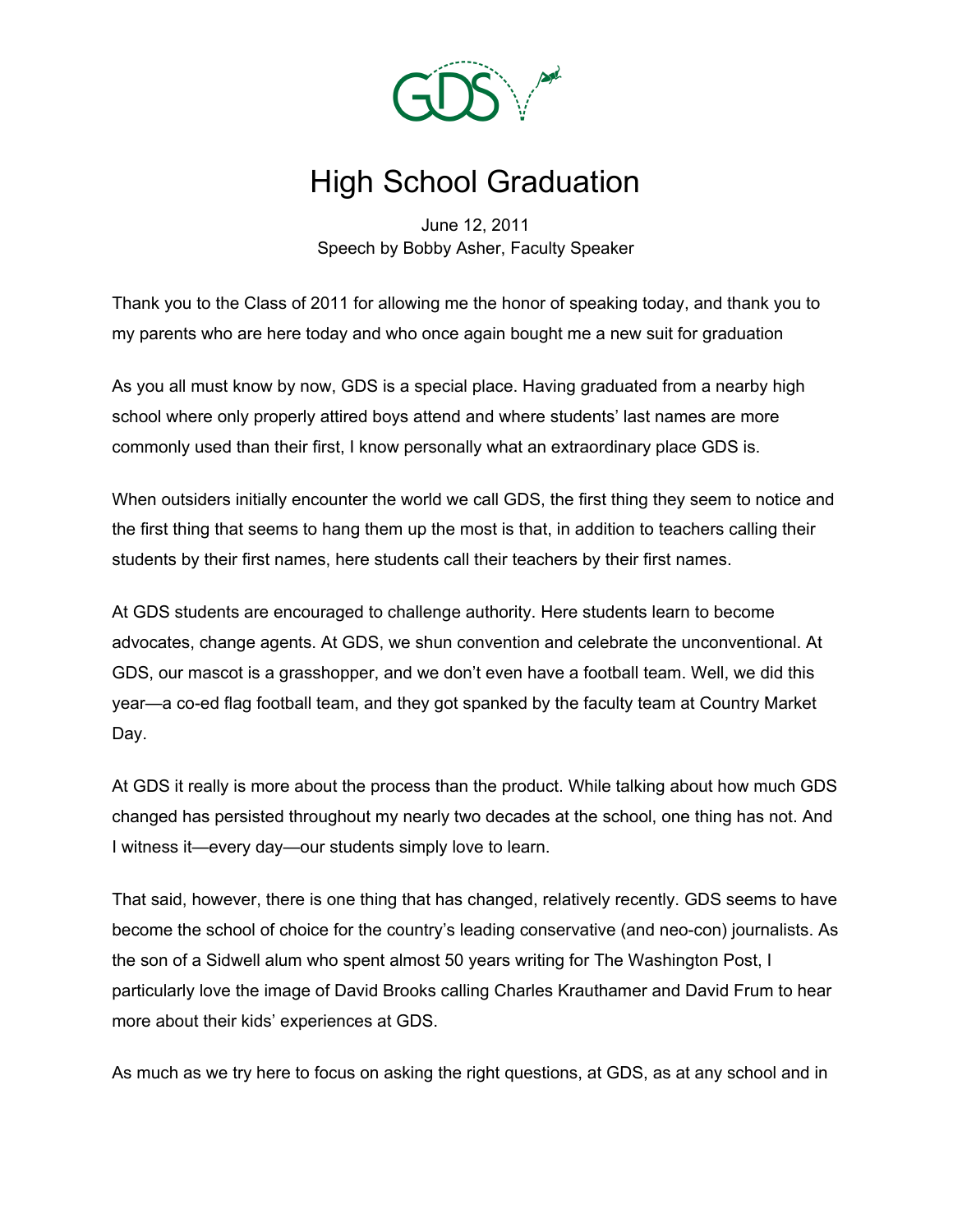life, it can often be more about knowing the answers, about being right.

Students "know the right answers." When they do, they raise their hands, and we call on them. Properly prompted, they proudly share their knowledge and righteously revel in their rightness.

Sure learning is important—I feel like it's somewhere in our mission—but being right earns students points. Points get you into college. Points make you happy. Even better, points make your parents happy. I know this because as a teacher, above all, I am a distributor of points.

Being right—both in school and outside it—simply put, is fun. We all know the feeling: those glorious moments of I told you so. Is there a better feeling as an adolescent than to prove your teachers or your parents wrong, to outsmart them, render them less than, or, better yet, leave them scratching their heads in awe?

These triumphs, both large and small, really do make us feel good. Recent research tells us that the dopamine surge we experience when we answer a question, solve a problem, or win an argument—when we feel right—is real and it is addictive.

While being right, more often than not, has gotten you where you are today—on the verge of receiving your high school diploma—I am going to talk today, a little bit, about the importance of being wrong.

We all know what it feels like to be wrong. And let's face it—it isn't all that fun.

As readily as we admit to being fallible—"to err is human," we say. "Everybody makes mistakes," our parents tell us—Sasha and Malia did. Heck, even Hannah Montana knows "nobody's perfect"—it is nowhere near as reinforcing or as pleasurable as being right. In fact, it can be an autonomic nightmare, sending shockwaves throughout our bodies—making our hearts pound, our blood pressure rise, our stomachs churn, and our beings flag.

One of my favorite stories involves a reporter from the *Village Voice*, Ross Gelbspan, who was assigned to cover a press conference in 1972 about the *Limits of Growth*, what was then and what is still the best-selling environmental book of all time. Its author, Donella Meadows, warned that three factors—increasing population, increasing pollution, and diminishing resources—were converging and about to hit a point of exponential takeoff. As foreboding as her ominous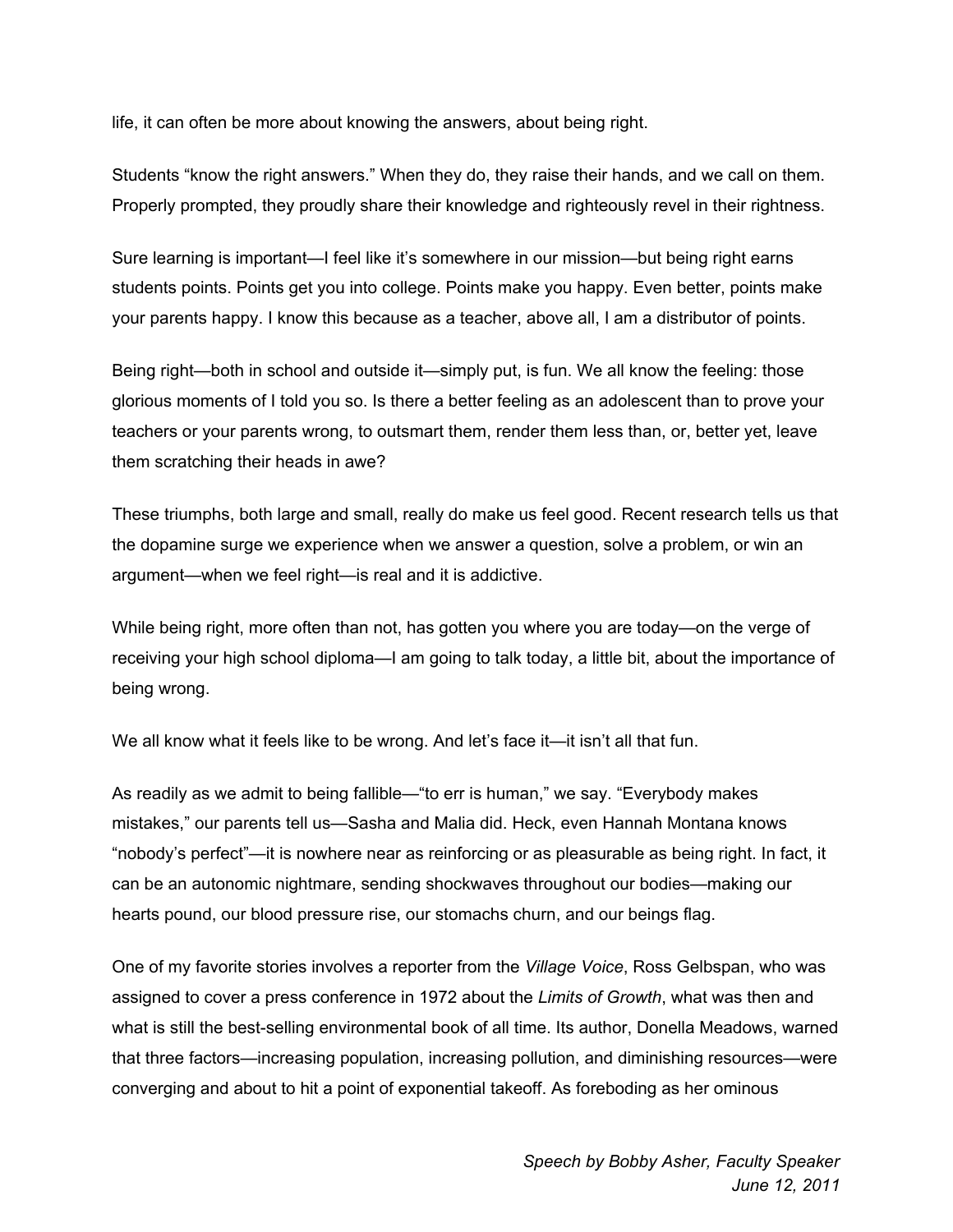forecast was, the reporter was struck by the grim predictions Meadows was making and the fact that she was pregnant. Somehow, he wrote, "she maintained personal hopefulness in the midst of massive gloom and doom." So impressed he was by this notion of optimism and renewal in even the bleakest of times that he used it as the kicker to his story. The voice printed his article on the front page. The only problem was (and you probably guessed it by now) Donella Meadows was not pregnant.

Where I went to school, believe it or not, being wrong could be similarly traumatic.

I will forever remember my 11th grade pre-cal class. My teacher Mr. Donald Brown—we knew his first name only because he was the author of our textbook—was notorious for recognizing and seeming to celebrate his students' wrongness. "That is so wrong, Asher, so thoroughly, so emphatically, and so ponderously wrong. Boards!"

"Boards" meant you had to return after school to wash the blackboards (this was the pre-white board, pre promethean era). And, not surprisingly, he had a certain way it had to be done. Obviously the board had to be erased prior to washing—pretty standard. But after erasure the errant responder had to execute 3 separate washings—first a cold-water sideways swabbing, followed by a vertical warm-water cleansing, and finally a second horizontal cold-water rinse. It was done correctly—like homework and classwork were supposed to be—or it was done all over again.

On Mt. St. Alban, mistakes were obviously frowned upon—punished even—and we quickly learned that there wasn't much room for error—at least in a precalculus course where the teacher also happened to have authored our textbook.

GDS, as most of you know, is a different place. Not only is it safe to argue about the quadratic formula or the Arab-Israeli conflict, GDS students will debate—and we do have the strongest debate team in the country—everything from the merits of community service to the appropriateness of certain moves on the dance floor. There aren't many schools where an advisee (let's call him "Spaz Lotenberg") will spend an entire activity period strenuously arguing the case for grinding or grumping or whatever it is you do at dances.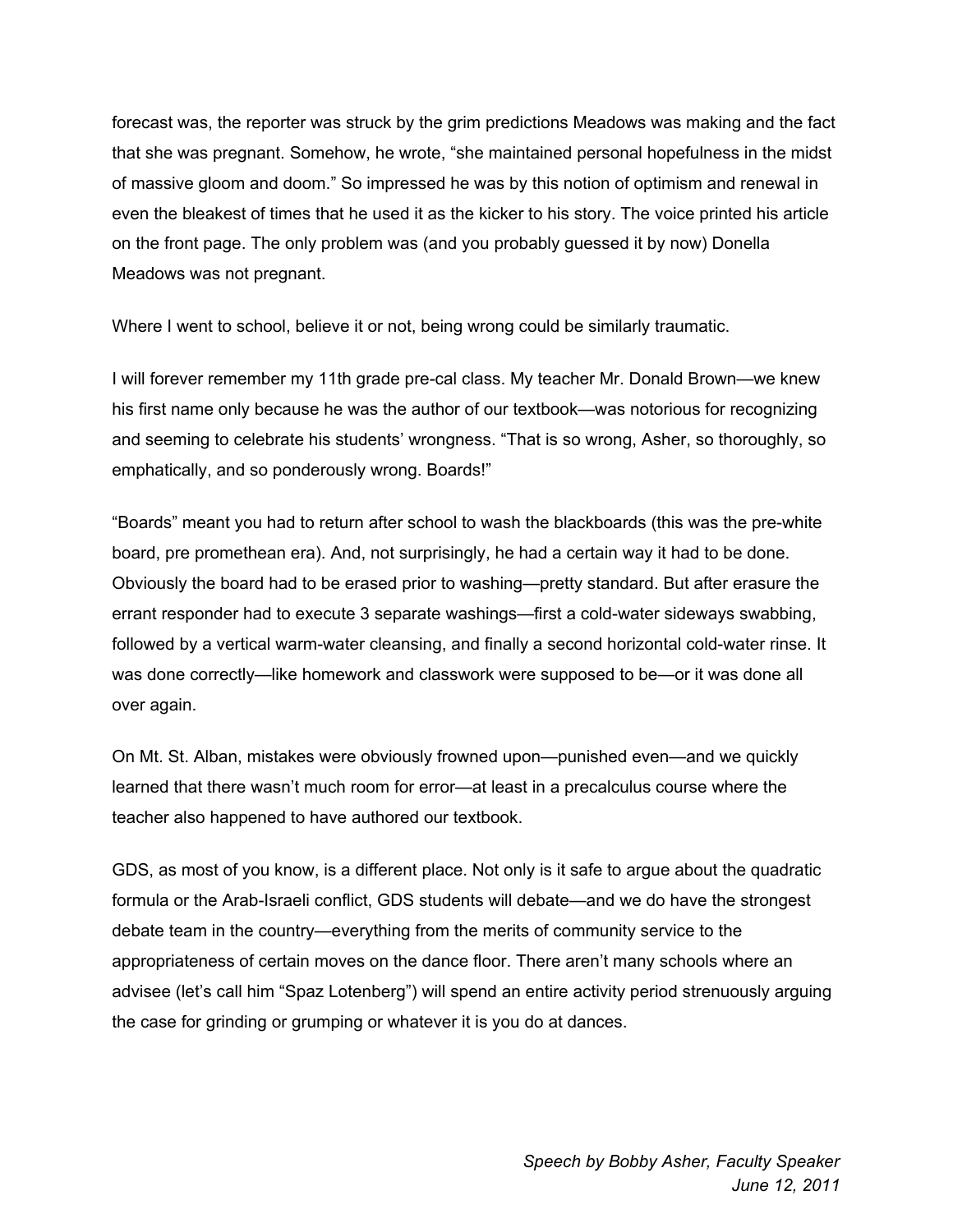I had a similar encounter a couple of weeks ago. Without my saying a word about the nature of our meeting, I asked a particular senior who had been getting considerable and consistent air as he drove over the speed bumps in the parking lot, why he thought I had called him into my office. Quickly he hypothesized: "You might perceive that I am not in control of my car when I drive, but I am." Sure you are, Kevin.

It was moments like these—when I, like my adolescent adversaries, felt so plainly and unmistakably right that it scared me a bit. These situations where I was so right and they were so wrong, actually made me fearful. I was, dare I say it, becoming one of those obstinate, intractable, incorrigible autocrats. I was becoming a high-school administrator.

This "crisis of (over) confidence" led me to read a book about it over spring break. It was aptly and succinctly titled *Being Wrong*. In it, Kathryn Schulz analyzes everything from the importance of being wrong and its implications to the emotions we experience both when we and others are wrong.

Ultimately she concludes that being right, or should I say, overindulging the feeling we are right, can be inhibiting, even dangerous.

And I'm not just talking about speeding through the parking lot or playing music or hanging inappropriate posters in the Forum. I'm talking about blind belief in economic principles that can lead to worldwide economic crises, I'm talking about the existence (or non-existence) of weapons of mass destruction.

But let's not get too serious here…

What I found most compelling—and most useful for us here at GDS—was a section of the book in which Shulz writes about the assumptions we make about those who don't agree with us, who don't share our beliefs.

The first she calls the ignorance assumption; i.e., the reason you don't agree with me is simply that you don't know what I know. Once I explain my views to you, you will enthusiastically and unequivocally adopt them.

The second is the idiocy assumption—that, even though I've explained to you why I believe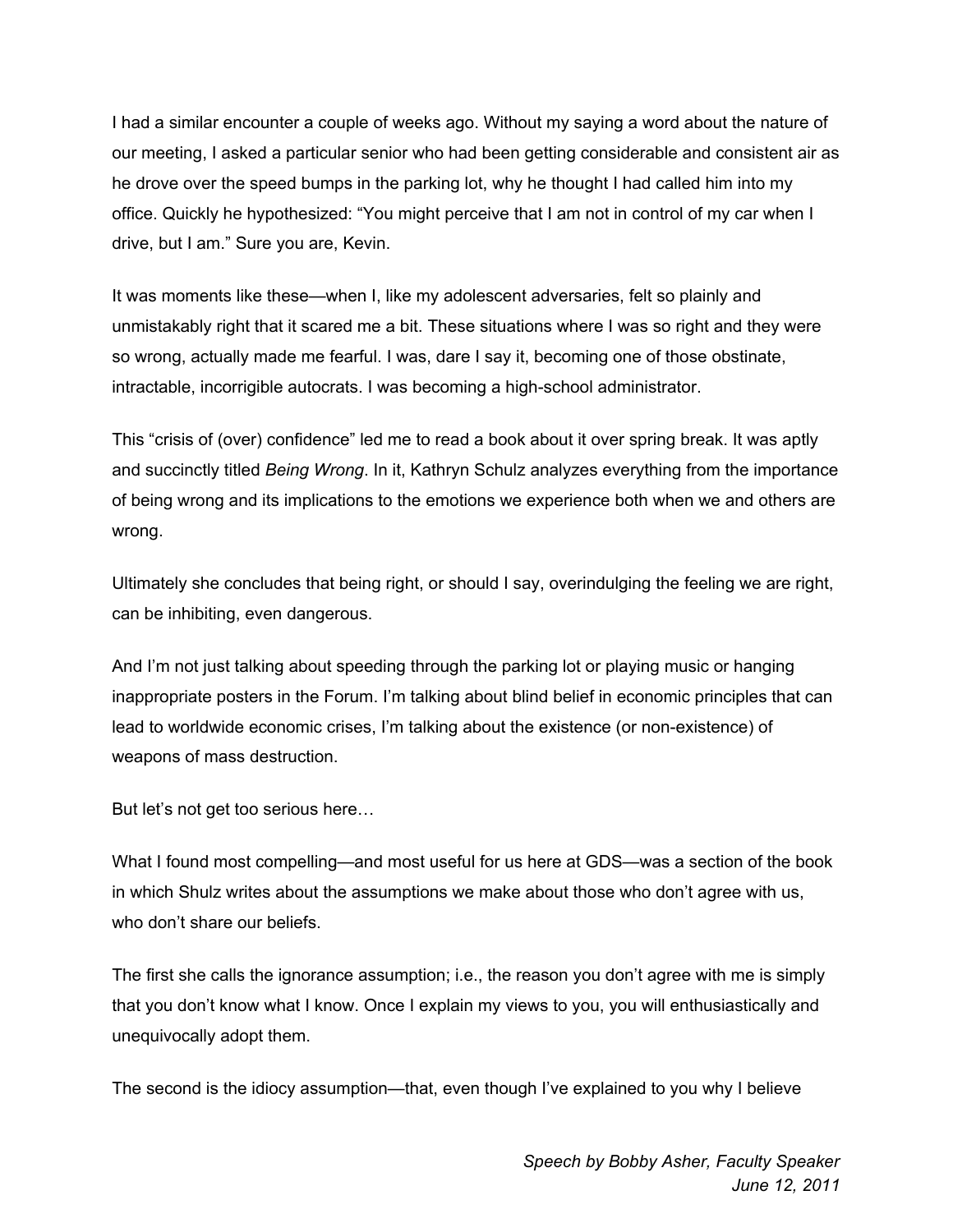what I do, you don't agree with me. Thus, you must not be as smart as I am.

Finally, my favorite of the bunch, the evil assumption—that, if you know what I know, and you are as smart as I am, and you don't agree with me, you must be evil. If we assume that people who are wrong are ignorant or idiotic or evil, it is no wonder we are hesitant to confront the possibility of error in ourselves.

Being right might be gratifying, but it is also static. Being wrong is hard and humbling, but it is dynamic. It encourages a journey rather than a destination, a sense that we have not yet "arrived."

In short, what I am asking you to do is to challenge your own assumptions, not just those of others.

We live in a global world, where the stakes are perhaps higher than ever. We are going to need people in the room willing to explore every option, to acknowledge multiple perspectives, to appreciate differing viewpoints.

In short, we need, you guessed it, diversity.

It is human nature to surround ourselves with people who share our beliefs. We live in the same neighborhoods, attend the same schools, and work in the same or similar fields.

I guess what I am saying is that it will be up to you guys to reach out, not only to acknowledge and understand the views of others, but perhaps even more important to reconsider your own.

Confidence is an asset, and GDS has certainly fostered it—in all of you. "Take away our willingness to overestimate ourselves," writes Shulz, "and we wouldn't dare undertake half the things we do. We get things wrong because we have an enduring confidence in our own minds; and we face up to that wrongness in the faith that, having learned something, we will get it right the next time.

In acknowledging our fallibility, notes philosopher Richard Rorty, we endorse "the permanent possibility of someone having a better idea."